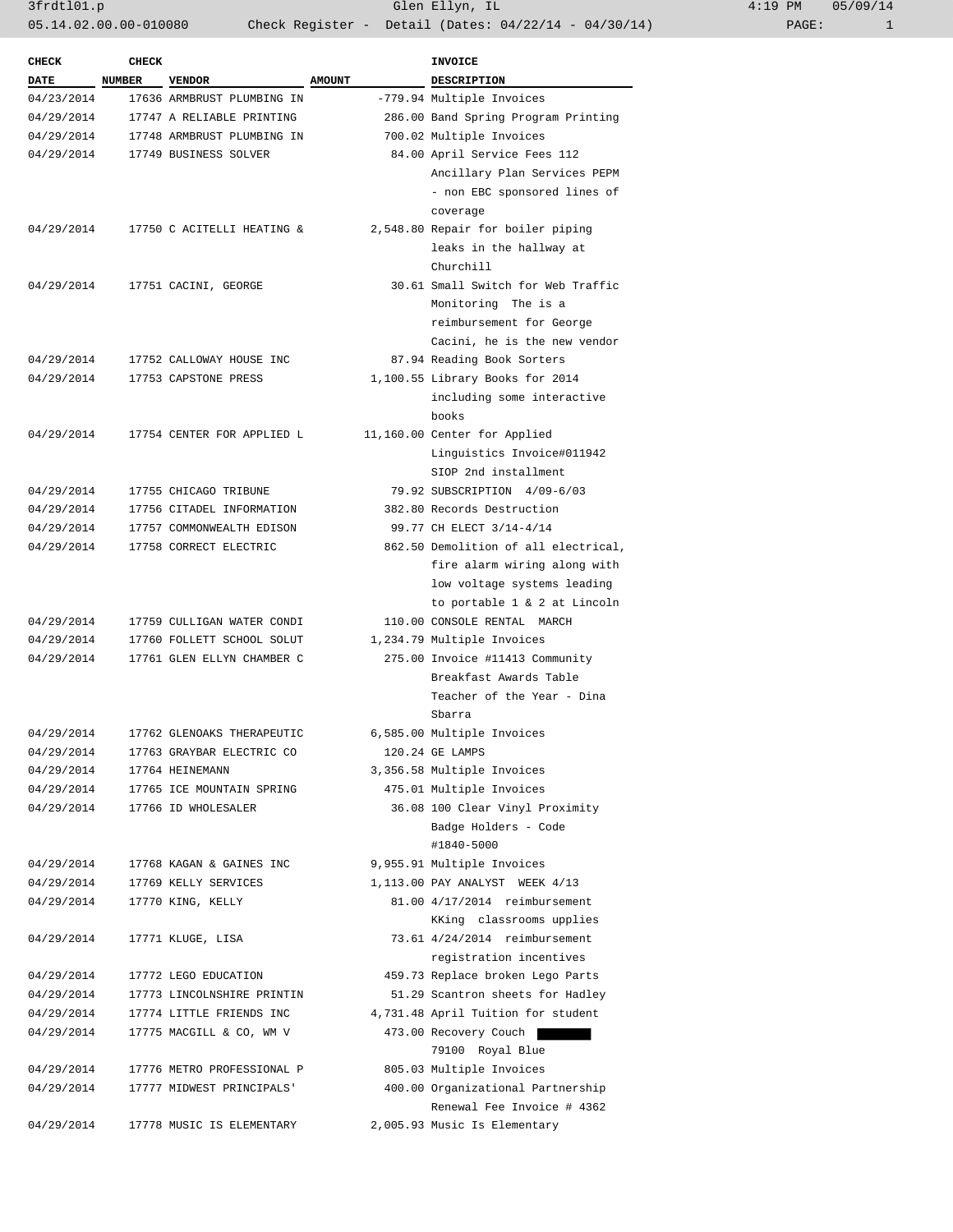3frdtl01.p Glen Ellyn, IL 4:19 PM 05/09/14 05.14.02.00.00-010080 Check Register - Detail (Dates: 04/22/14 - 04/30/14) PAGE: 2

| <b>CHECK</b>                   | <b>CHECK</b>  |                                           |               | <b>INVOICE</b>                        |
|--------------------------------|---------------|-------------------------------------------|---------------|---------------------------------------|
| DATE                           | <b>NUMBER</b> | <b>VENDOR</b>                             | <b>AMOUNT</b> | <b>DESCRIPTION</b>                    |
|                                |               |                                           |               | Instrument Order                      |
| 04/29/2014                     |               | 17779 NARDELLA, MICHELE                   |               | 101.56 Reimbursement for Classroom    |
|                                |               |                                           |               | Incentives MIP at Ben                 |
|                                |               |                                           |               | Franklin M Nardella                   |
| 04/29/2014                     |               | 17780 NEWMARK LEARNING                    |               | 571.71 Common Core Mathematics        |
|                                |               |                                           |               | Teacher Resource Materaisl            |
| 04/29/2014                     |               | 17781 OFFICE DEPOT                        |               | 409.23 Multiple Invoices              |
| 04/29/2014                     |               | 17782 PADDOCK PUBLICATIONS                |               | 40.25 4/01 NOTICE OF PUBLIC MEETING   |
| 04/29/2014                     |               | 17783 PROFESSIONAL PAVING                 |               | 375.00 FG LOT MARKING                 |
| 04/29/2014                     |               | 17784 REALLY GOOD STUFF IN                |               | 146.69 Supplies for SE Resource       |
|                                |               |                                           |               | Teachers Hadley - BF                  |
| 04/29/2014                     |               | 17785 RENTAL MAX LLC                      |               | 363.49 CH RENTAL TABLES AND CHAIRS -  |
|                                |               |                                           |               | HIGH INTEREST DAY                     |
| 04/29/2014                     |               | 17786 SCHOOL SPECIALTY                    |               | 569.26 Multiple Invoices              |
| 04/29/2014                     |               | 17787 SOSNOWSKI LANGUAGE R                |               | 321.48 Books for Foreign Language     |
| 04/29/2014                     |               | 17789 STAPLES ADVANTAGE                   |               | 1,564.33 Multiple Invoices            |
| 04/29/2014                     |               | 17790 SWEETWATER                          |               | 449.96 Replacement amplifier, gig     |
|                                |               |                                           |               | bag, and small items for              |
|                                |               |                                           |               | general music                         |
| 04/29/2014                     |               | 17791 TEACHERS DISCOVERY                  |               | 30.88 Spanish Awards                  |
| 04/29/2014                     |               | 17792 TROPHIES BY GEORGE                  |               | 304.64 Hadley Banquet- Plaques for    |
|                                |               |                                           |               | awards                                |
| 04/29/2014                     |               | 17793 ULINE                               |               | 1,897.87 Metal shelving units for the |
|                                |               |                                           |               | Human Resource storage area           |
| 04/29/2014                     |               | 17794 UNITED STATES TREASU                |               | 2,048.70 Invoice from IRS for 4th     |
|                                |               |                                           |               | quarter 2013 taxes                    |
|                                |               |                                           |               |                                       |
|                                |               |                                           |               |                                       |
| 04/29/2014                     |               | 17795 US GAMES INC                        |               | 988.12 Multiple Invoices              |
| 04/29/2014                     |               | 17796 VILLAGE OF GLEN ELLY                |               | 300.00 ESCROW-PLANNING AND            |
|                                |               |                                           |               | ENGINEERING                           |
| 04/30/2014                     |               | 17797 AFLAC                               |               | 49.46 Multiple Invoices               |
| 04/30/2014                     |               | 17798 AFSCME                              |               | 2,291.24 Multiple Invoices            |
| 04/30/2014                     |               | 17799 GC SERVICES, L.P.                   |               | 255.25 Payroll accrual                |
| 04/30/2014                     | 17800 SDU     |                                           |               | 1,092.09 Payroll accrual              |
| 04/30/2014                     |               | 17801 TOM VAUGHN, CHAPTER                 |               | 282.50 Payroll accrual                |
|                                |               | 04/30/2014 201300594 GLEN ELLYN EDUCATION |               | 1,075.48 Payroll accrual              |
|                                |               | 04/30/2014 201300595 ILL MUNICIPAL RETIRE |               | 62,993.63 Multiple Invoices           |
|                                |               | 04/30/2014 201300596 ILLINOIS DEPT OF REV |               | 48,364.46 Multiple Invoices           |
|                                |               | 04/30/2014 201300597 INTERNAL REV SERVICE |               | 186,356.16 Multiple Invoices          |
| 04/30/2014 201300598 T H I S   |               |                                           |               | 16,951.33 Multiple Invoices           |
|                                |               | 04/30/2014 201300599 TEACHERS RETIREMENT  |               | 92,907.86 Multiple Invoices           |
|                                |               | 04/30/2014 201300600 CPI QUALIFIED PLAN C |               | 36,134.20 Multiple Invoices           |
| 04/30/2014 201300601 WAGEWORKS |               |                                           |               | 5,065.82 Multiple Invoices            |
|                                |               | 04/30/2014 201300905 ILL MUNICIPAL RETIRE |               | -950.62 Payroll Adjustments           |

Totals for checks 512,337.68